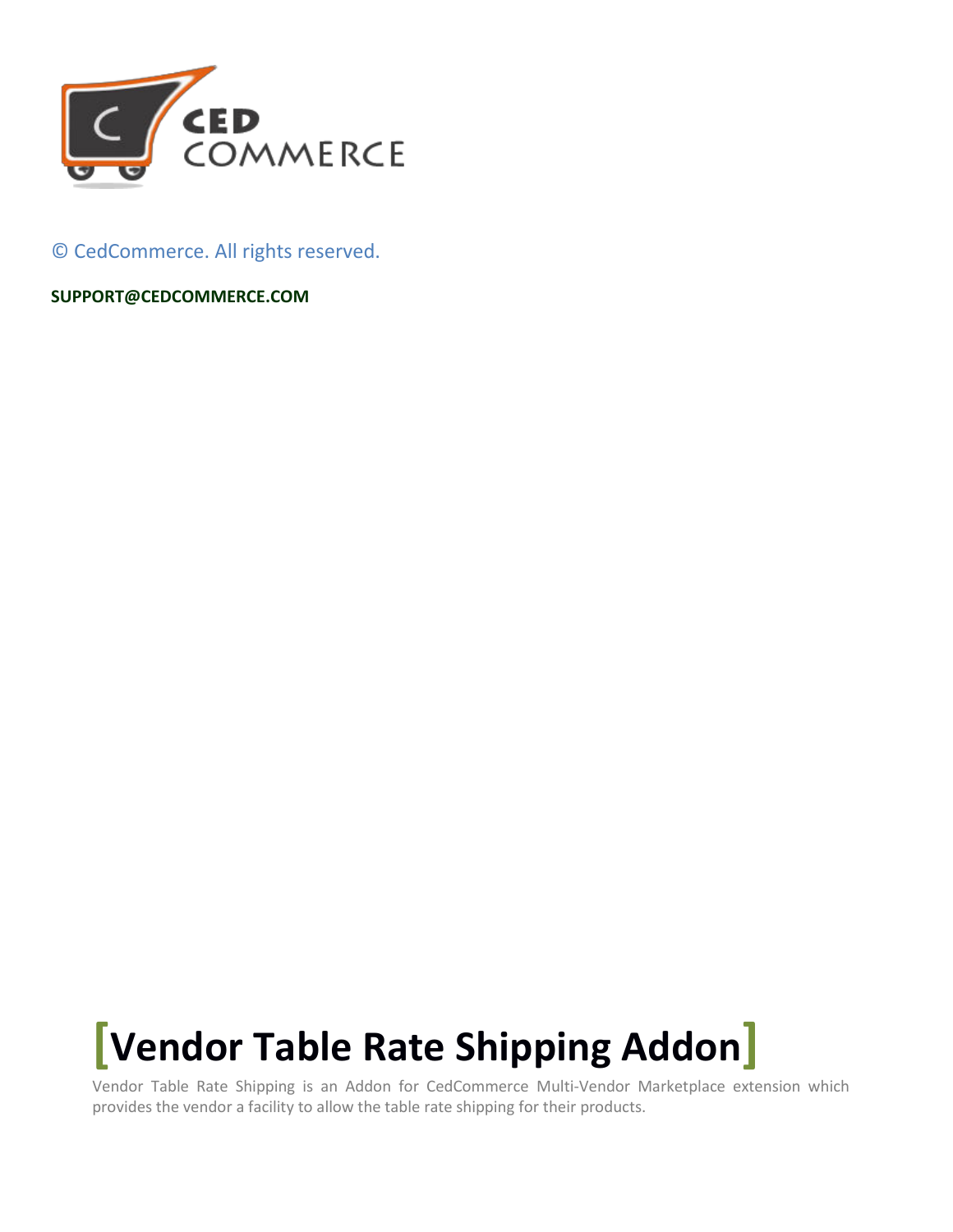

# **Vendor Table Rate Shipping Addon**

# **User Manual**

*Version* **– 0.0.2**

© CedCommerce. All Rights Reserved.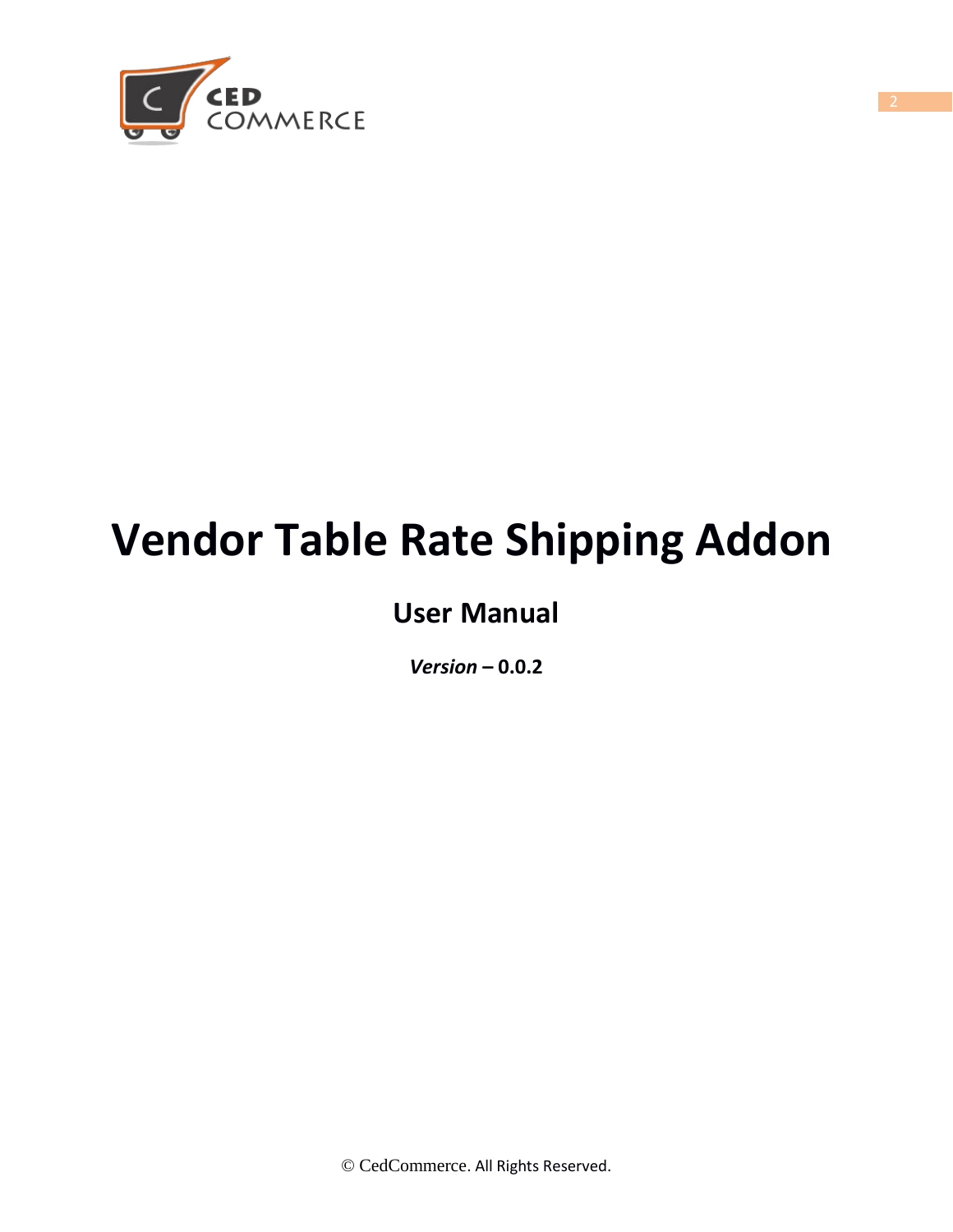

### **Contents**

| $\mathbf{L}$ |                                                                               |
|--------------|-------------------------------------------------------------------------------|
| ΙΙ.          |                                                                               |
| i.           |                                                                               |
| ii.          |                                                                               |
| III.         |                                                                               |
| i.           |                                                                               |
| ii.          |                                                                               |
| iii.         |                                                                               |
| iii.         |                                                                               |
| IV.          |                                                                               |
| i.           |                                                                               |
| ii.          |                                                                               |
| iii.         |                                                                               |
| iv.          |                                                                               |
| v.           |                                                                               |
| vi.          |                                                                               |
| V.           |                                                                               |
| VI.          |                                                                               |
| VII.         |                                                                               |
|              |                                                                               |
| IX.          | Table Rate Shipping on Checkout Page When Vendor Order Addon is Installed  12 |
| Х.           |                                                                               |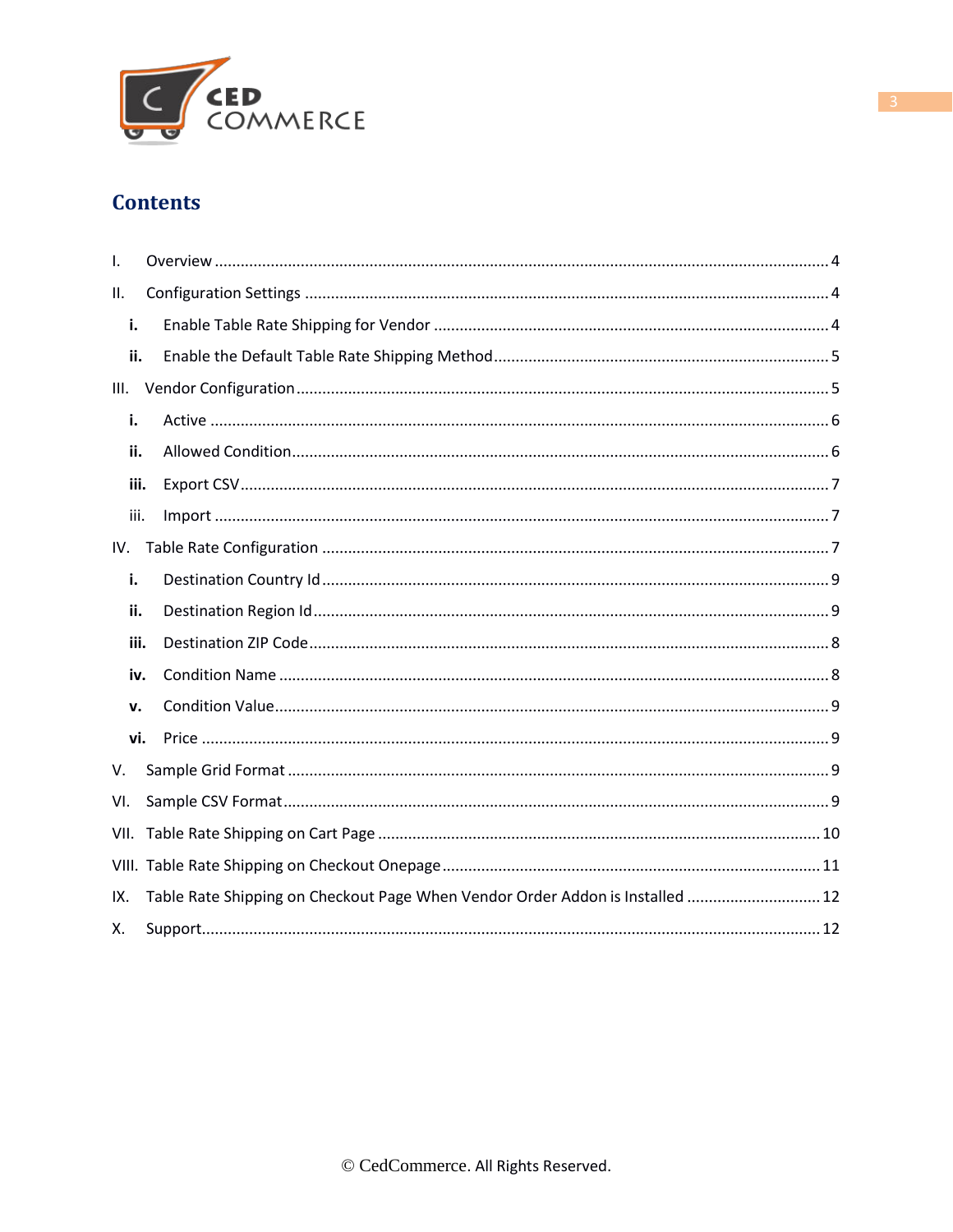

### <span id="page-3-0"></span>**Overview**

CedCommerce Vendor Table Rate Shipping Extension is an Addon for CedCommerce Multi-Vendor Marketplace. This extension is very useful for vendors in case they want to set table rate shipping for their products. This module is dependent on Vendor Multi Shipping Addon. With the help of this module vendor can allow table rate shipping method for their products, as well as vendor can export the rates of his products in the form of CSV file. Vendor can import his custom table rates by filling rates in exported CSV. Vendor has the authority to enable or disable this functionality for their products. Vendor has to set the shipping address then only the customer will see the royal mail shipping rate for the vendor's products. Admin has full control over this module and can enable or disable this functionality.

Since this is an addon and is dependent on Vendor Multi Shipping Addon therefore, CedCommerce Multi-Vendor Marketplace and Vendor Multi Shipping Addon have to be installed before installing Vendor Table Rate Shipping otherwise, the addon won't function properly.

# <span id="page-3-1"></span>**Configuration Settings**

The configuration settings can be opened from **CsMarketplace > Vendor Configuration** in the menu section.

#### **i.** Enable Table Rate Shipping for Vendor

When set to Yes, vendor table rate shipping will be enabled and vendor will see this option in vendor shipping method panel. Otherwise table rate shipping will not be available for vendor.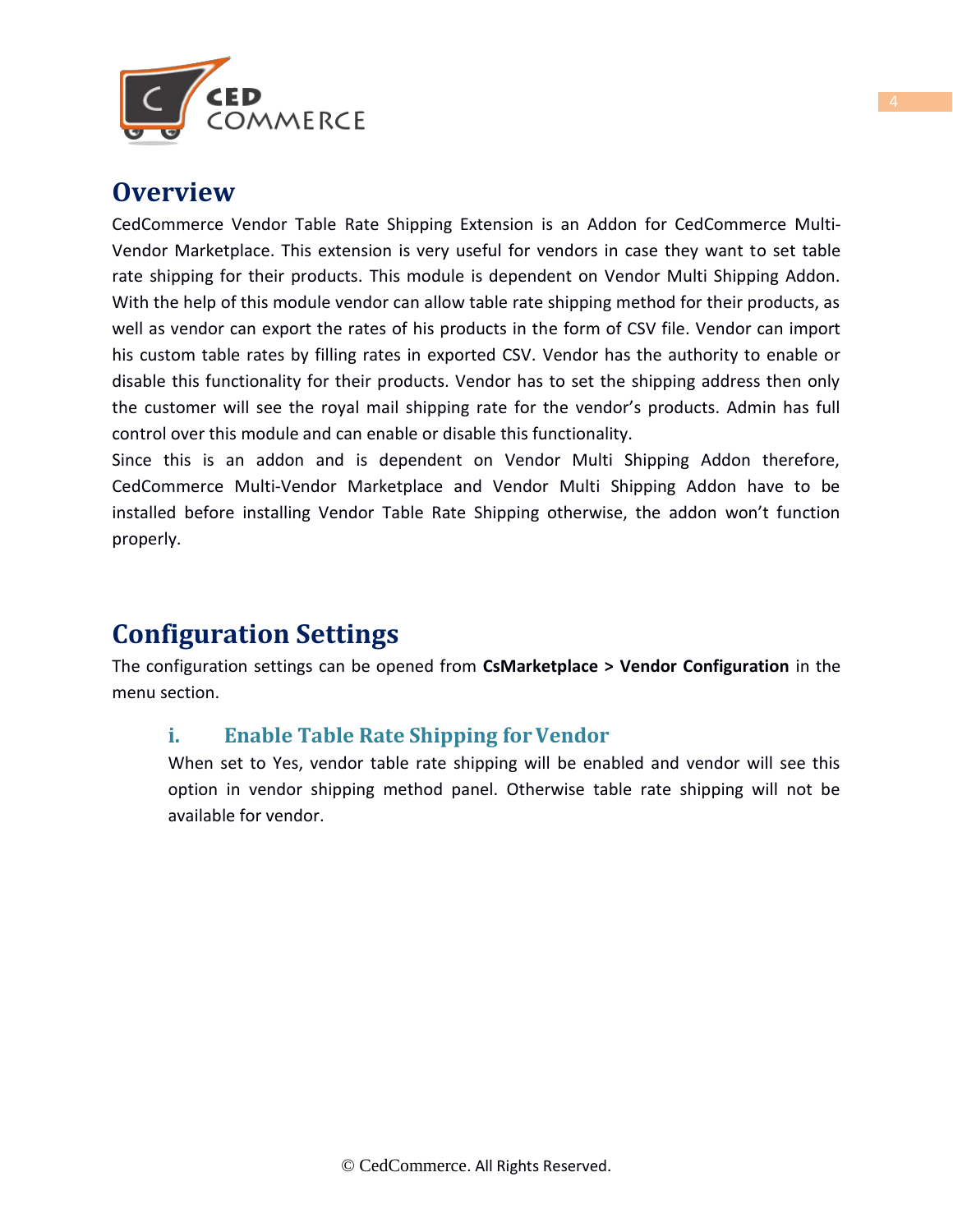

| <b>Vendor Multi Shipping</b>    |                                                                    |           | л |
|---------------------------------|--------------------------------------------------------------------|-----------|---|
| <b>Carrier Title</b>            | <b>Marketplace Rates</b>                                           | [WEBSITE] |   |
|                                 | ▲ Vendor MultiShipping Carrier Title                               |           |   |
| Method Title                    | Multi Shipping                                                     | [WEBSITE] |   |
|                                 | ▲ Vendor MultiShipping Method Title                                |           |   |
| <b>Vendor Shipping Carriers</b> |                                                                    |           |   |
| Enable Table Rate Shipping for  | Yes                                                                | [WEBSITE] |   |
| Vendor                          | A Before Enabling this please enable Table Rate Shipping<br>Method |           |   |

#### **ii. Enable the Default Table Rate Shipping Method**

This module is based on the Magento default table rate shipping method. So this table rate shipping method should be enabled by the admin. Admin can enable the table rate shipping method by going to the **System -> Configuration -> Shipping Method** section. Here you will see the "Table Rate shipping" group and set the "Enabled" field to "yes". Now the vendor table rate shipping will be available to the vendor and the customer will see the vendor table rate shipping.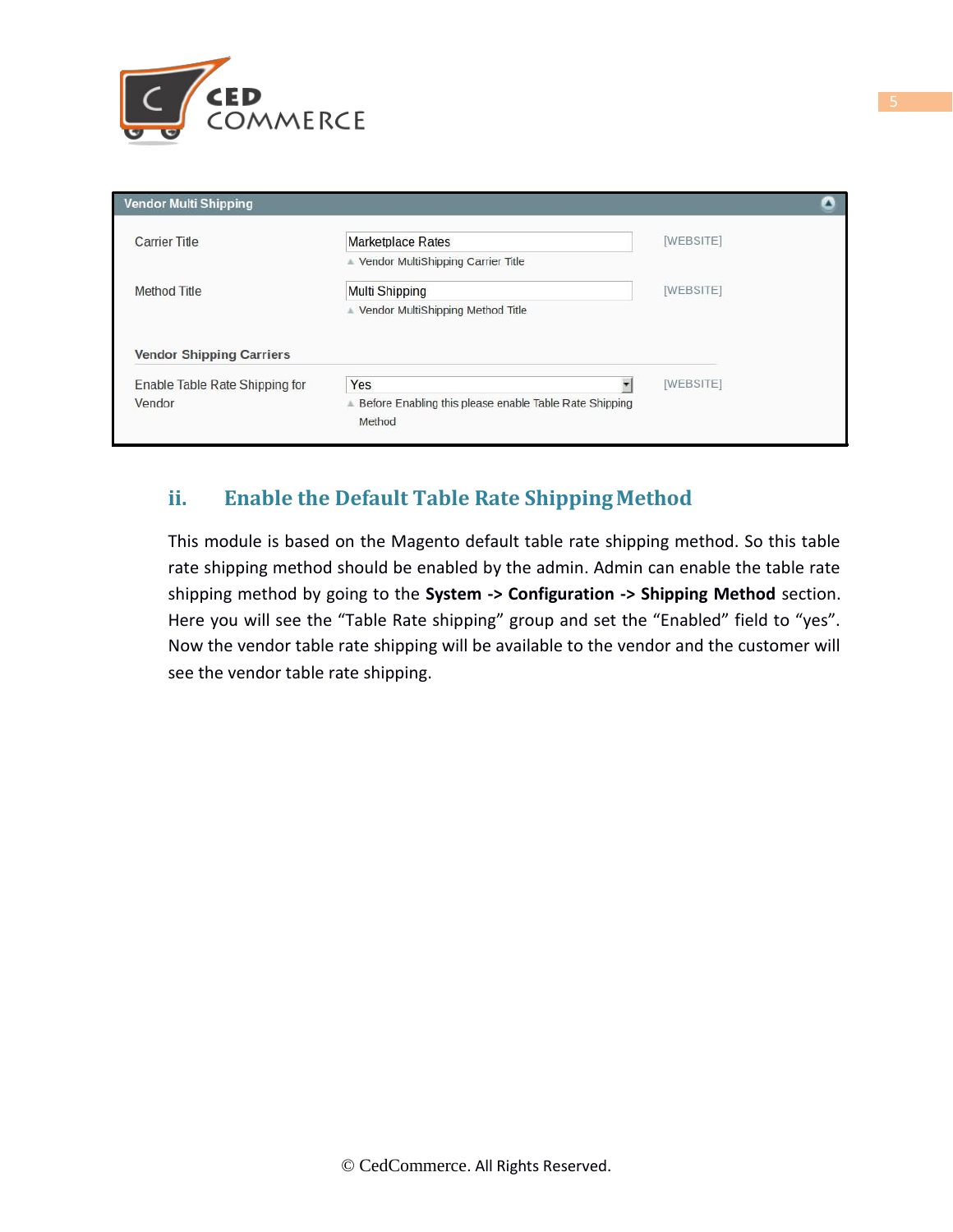

| <b>Table Rates</b>                               |                                                                                                                               | Δ            |
|--------------------------------------------------|-------------------------------------------------------------------------------------------------------------------------------|--------------|
| Enabled                                          | Yes<br>$\mathbf{r}$                                                                                                           | [WEBSITE]    |
| Title                                            | <b>Best Way</b>                                                                                                               | [STORE VIEW] |
| <b>Method Name</b>                               | <b>Table Rate</b>                                                                                                             | [STORE VIEW] |
| Condition                                        | Weight vs. Destination<br>$\cdot$                                                                                             | [WEBSITE]    |
| Include Virtual Products in Price<br>Calculation | $\mathbf{H}$<br>Yes                                                                                                           | [WEBSITE]    |
| <b>Calculate Handling Fee</b>                    | $\blacktriangledown$<br>Fixed                                                                                                 | [WEBSITE]    |
| <b>Handling Fee</b>                              |                                                                                                                               | [WEBSITE]    |
| Displayed Error Message                          | This shipping method is currently unavailable. If<br>you would like to ship using this shipping method,<br>please contact us. | [STORE VIEW] |
| Ship to Applicable Countries                     | $\pmb{\cdot}$<br><b>All Allowed Countries</b>                                                                                 | [WEBSITE]    |

# **Vendor Configuration**

When the Vendor Table Rate Shipping Addon has been installed and configured by the admin, then vendor can configure the table rate shipping method in the vendor panel. Firstly, the vendor has to set the shipping settings in their panel. In it they have to set their shipping address. Then he can set the shipping method setting in vendor panel.

To open this page, login as vendor and go the **left navigation bar, Settings -> Shipping Method**

#### **i. Active**

From here vendor can enable/disable the royal mail shipping method for their products.

#### **ii. Condition**

Here the vendor can set the condition which he wants to allow for his products. The allowed condition will be shown with the vendor products.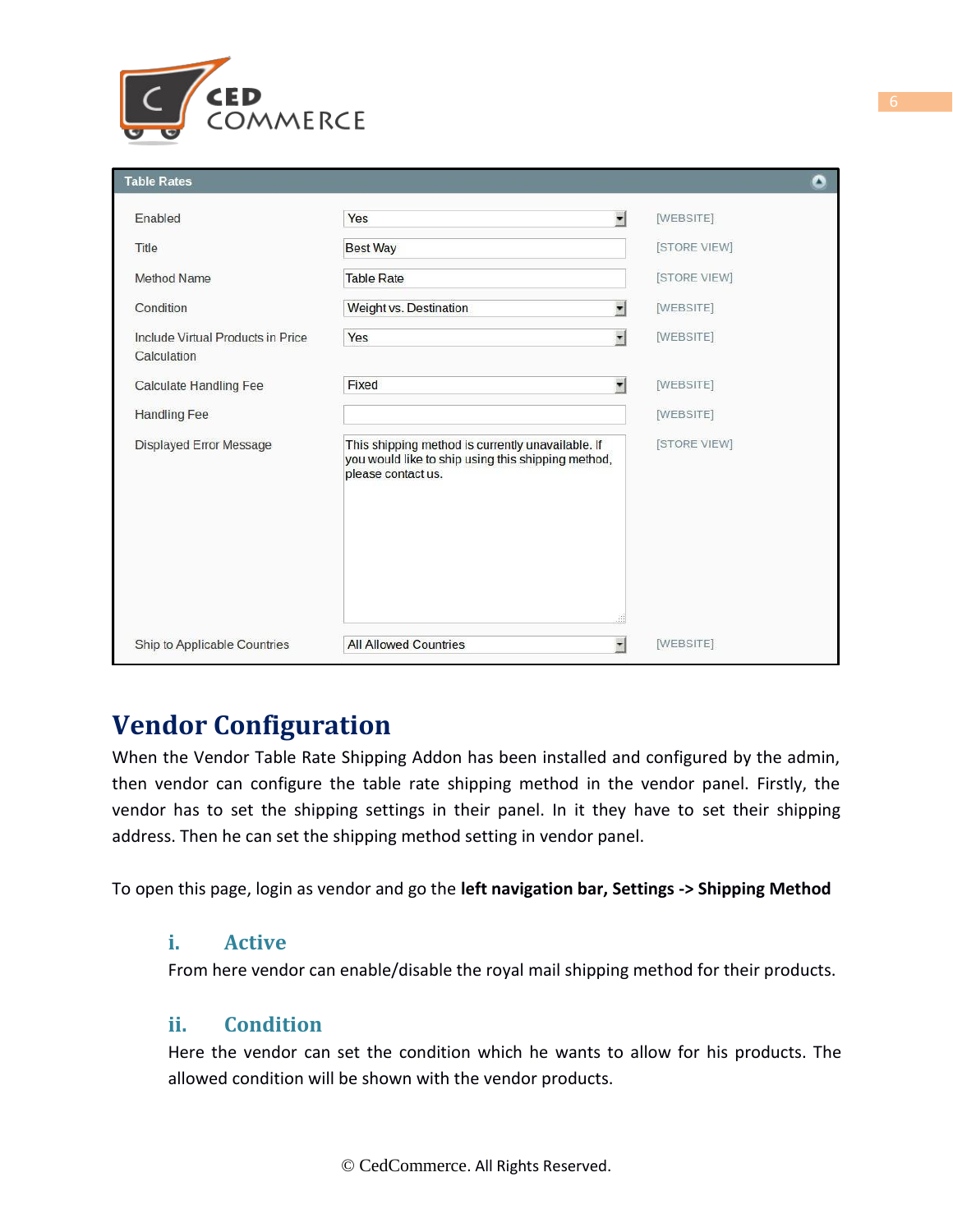

#### **iii. Export CSV**

Here the vendor can export his rates in the form of CSV file.

#### **iv. Import**

Here the vendor can import his custom rates of his products by filling the rates in exported CSV file.

| <b>SHIPPING METHODS</b>                                                            | <b>SAVE</b><br><b>CANCEL</b> |
|------------------------------------------------------------------------------------|------------------------------|
| <b>TABLE RATE SHIPPING</b>                                                         |                              |
| Active *                                                                           |                              |
| Yes                                                                                |                              |
| <b>Condition</b>                                                                   |                              |
| Weight vs. Destination                                                             |                              |
| <b>Export</b><br><b>EXPORT CSV</b><br><b>Import</b><br>No file selected.<br>Browse |                              |
| « Back                                                                             | * Required Fields            |

## **Table Rate Configuration**

When the Vendor Table Rate Shipping Addon has been installed, vendor can add their table rates in the vendor panel.

To open this page, login as vendor and go the **left navigation bar, Settings -> Table Rate Shipping -> Add New Rate**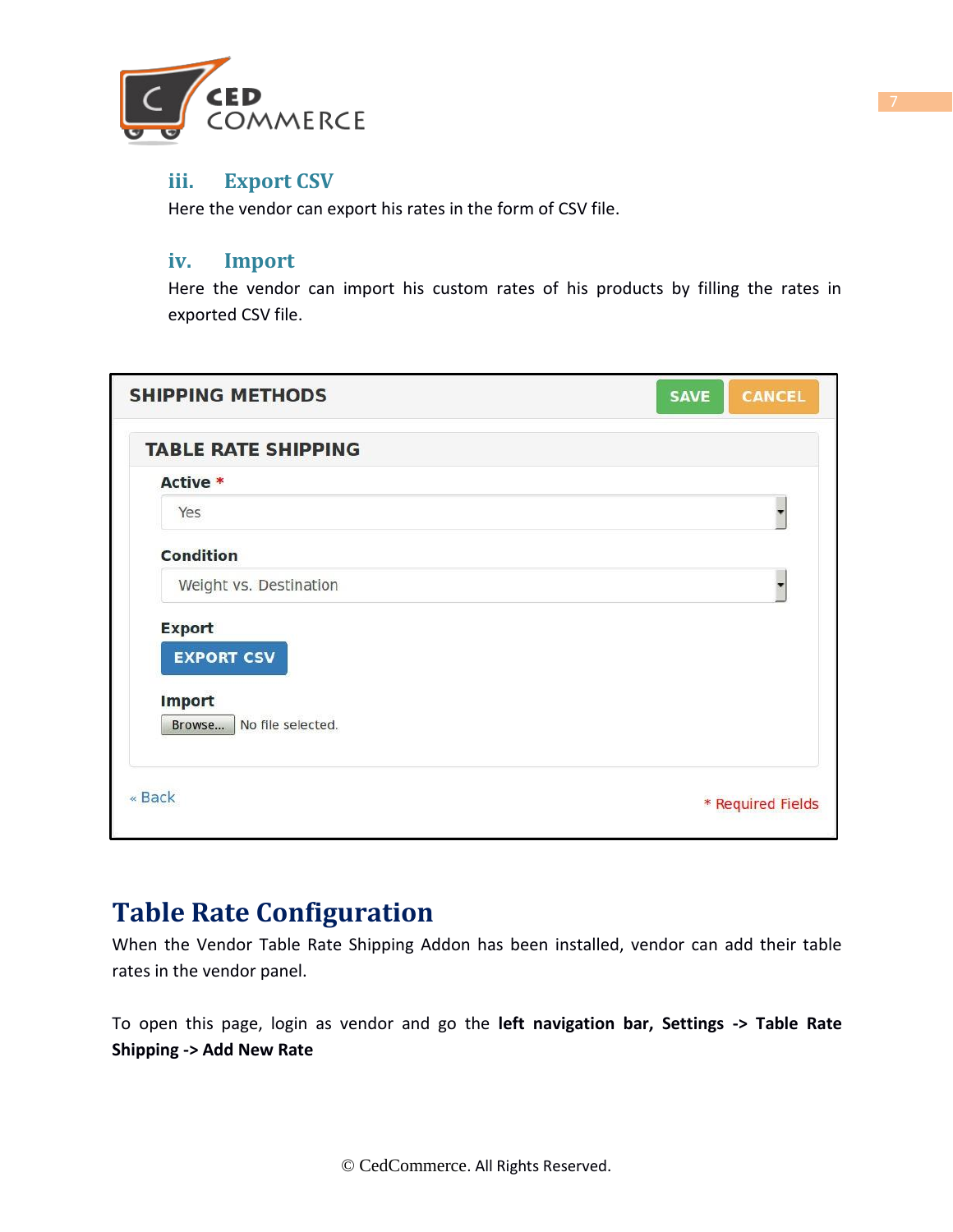

| <b>TABLE RATE SHIPPING</b>      | <b>SAVE</b> | <b>Back</b> | <b>DELETE</b> |
|---------------------------------|-------------|-------------|---------------|
| <b>ADD RATES</b>                |             |             |               |
| <b>Destination Country ID *</b> |             |             |               |
| Antarctica                      | ▼           |             |               |
| <b>Destination Region ID</b>    |             |             |               |
| $\mathbf 0$                     |             |             |               |
| <b>Destination ZIP Code</b>     |             |             |               |
| ∗                               |             |             |               |
| <b>Condition Name</b>           |             |             |               |
| Weight vs. Destination          |             |             |               |
| <b>Condition Value *</b>        |             |             |               |
| 56.0000                         |             |             |               |
| Price *                         |             |             |               |
| 100.0000                        |             |             |               |

#### **i. Destination Country Id**

From here vendor can select the destination country from the dropdown.

#### **ii. Destination Region Id**

From here vendor can set the region id according the selected country or "\*" for all regions of selected country. If no value is provided, then the product rates will be applicable to all regions.

#### **iii. Destination ZIP Code**

From here vendor can set the destination zip code or "\*" for all zip codes of selected region. If no value is provided then the product rates will be applicable to all zip codes in that region.

#### **iv. Condition Name**

From here vendor can select the condition name according to which his rate would be calculated.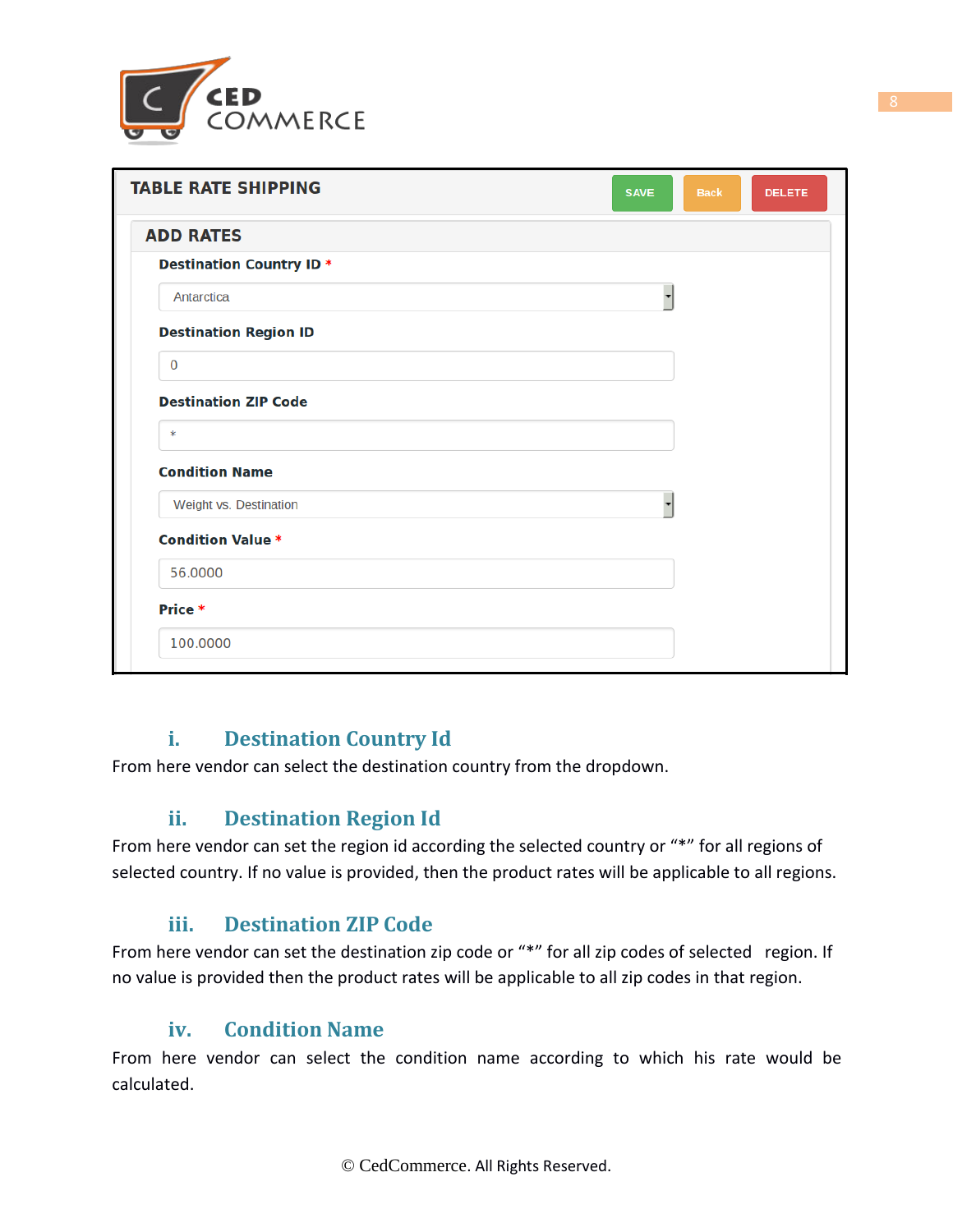

#### **v. Condition Value**

From here vendor can set the condition value for the selected condition name. It must be greater than '0'.

#### **vi. Price**

From here vendor can set the shipping price for his product.

## **Sample Grid Format**

Given below is a sample grid of vendor product table rates.

|                                       |                      | Table Rate Shipping List                                                                     |                              |                             |                       |                                          | <b>ADD NEW RATE</b> |
|---------------------------------------|----------------------|----------------------------------------------------------------------------------------------|------------------------------|-----------------------------|-----------------------|------------------------------------------|---------------------|
|                                       |                      | Page $\bullet$ 1 $\bullet$ of 1 pages   View 20 $\bullet$   per page   Total 5 records found |                              |                             |                       | <b>Reset Filter</b>                      | <b>Search</b>       |
|                                       |                      | Select All   Unselect All   Select Visible   Unselect Visible 0 items selected               |                              |                             |                       | <b>Actions</b><br>$\left  \cdot \right $ | <b>Submit</b>       |
|                                       | <b>ID</b>            | <b>Destination Country Id</b>                                                                | <b>Destination Region Id</b> | <b>Destination Zip Code</b> | <b>Condition Name</b> | <b>Condition Value</b>                   | <b>Price</b>        |
| Any $\rightarrow$                     | From:<br>To<br>$\pi$ |                                                                                              |                              |                             |                       |                                          |                     |
| $\begin{array}{c} \hline \end{array}$ | 176 AO               |                                                                                              | $\Omega$                     |                             | Weight vs. Destinati  | 56,0000                                  | 100,0000            |
| $\Box$                                | 175 AU               |                                                                                              | $\mathbf{0}$                 |                             | Weight vs. Destinati  | 54,0000                                  | 656.0000            |
| $\Box$                                | 177 HU               |                                                                                              | $\overline{0}$               |                             | Weight vs. Destinati  | 54.0000                                  | 54.0000             |
| 同                                     | 173 IN               |                                                                                              | $\Omega$                     | ×                           | package value         | 0.0000                                   | 10,0000             |
| $\Box$                                | 174 IN               |                                                                                              | $\mathbf 0$                  |                             | package value         | 100,0000                                 | 20.0000             |

## **Sample CSV Format**

Given below is a sample CSV that vendor has to import for his products.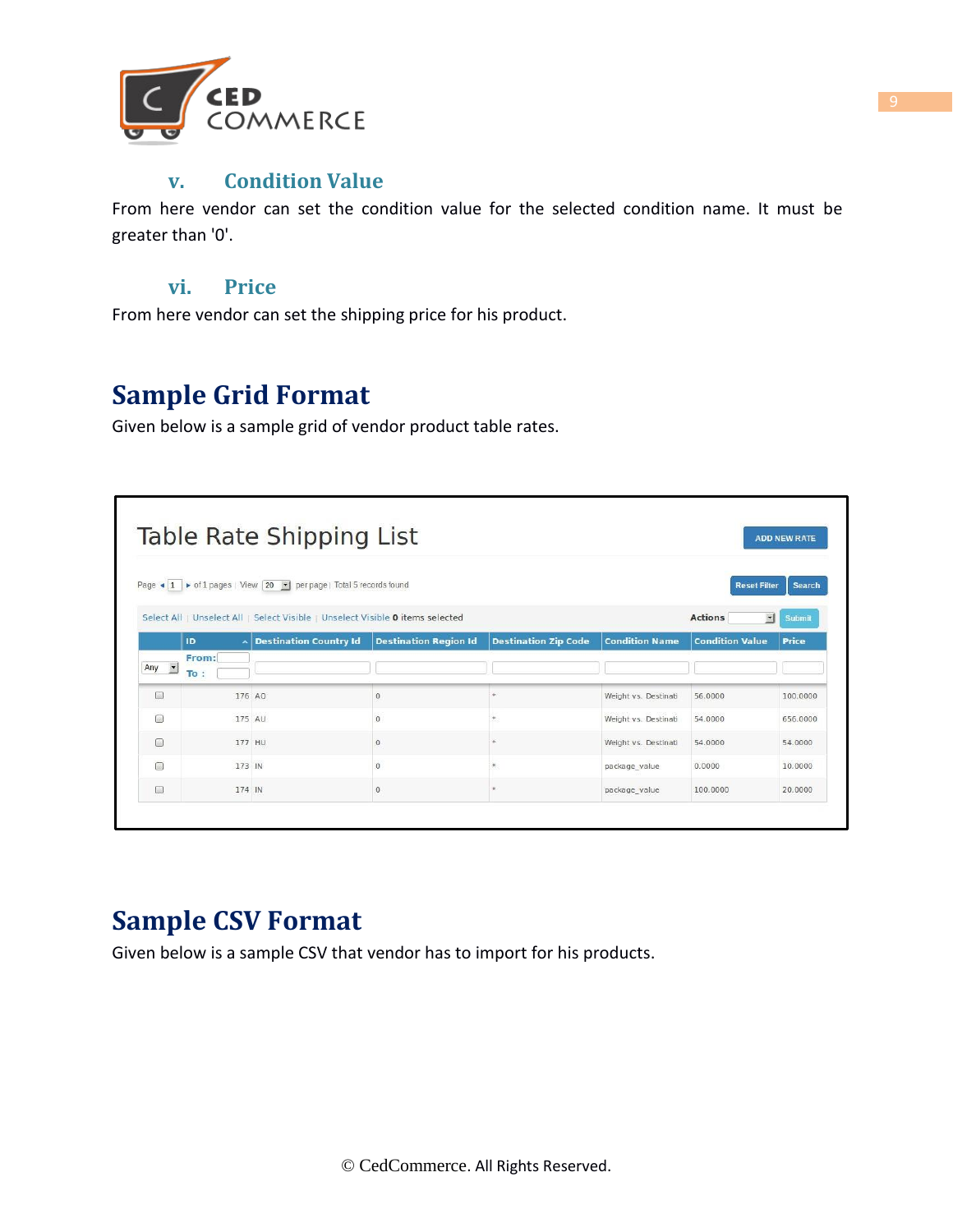

| <b>Country</b>    |   | Region/State Zip/Postal Code Weight (and above) Shipping Price |           |
|-------------------|---|----------------------------------------------------------------|-----------|
| $2$ $\mathsf{IN}$ |   |                                                                |           |
| ⊧∣US              | * | 100                                                            | <b>50</b> |
| 4 AU              | * | 200                                                            |           |
|                   |   |                                                                |           |
|                   |   |                                                                |           |

# **Table Rate Shipping on Cart Page**

Customer will see vendor wise table rate shipping on the cart page. This module is dependent on Vendor Multi Shipping Addon, so you must install multi shipping. In the attached snapshot you can see that there are two products in the cart associated with different vendors. Here you will see the vendor "abc" has enabled the table rate shipping for his products. "o the customer will see vendor wise table rate shipping for this vendor. If any vendor has not enabled any shipping method then the customer will get the rates defined by the admin for the vendor's products.

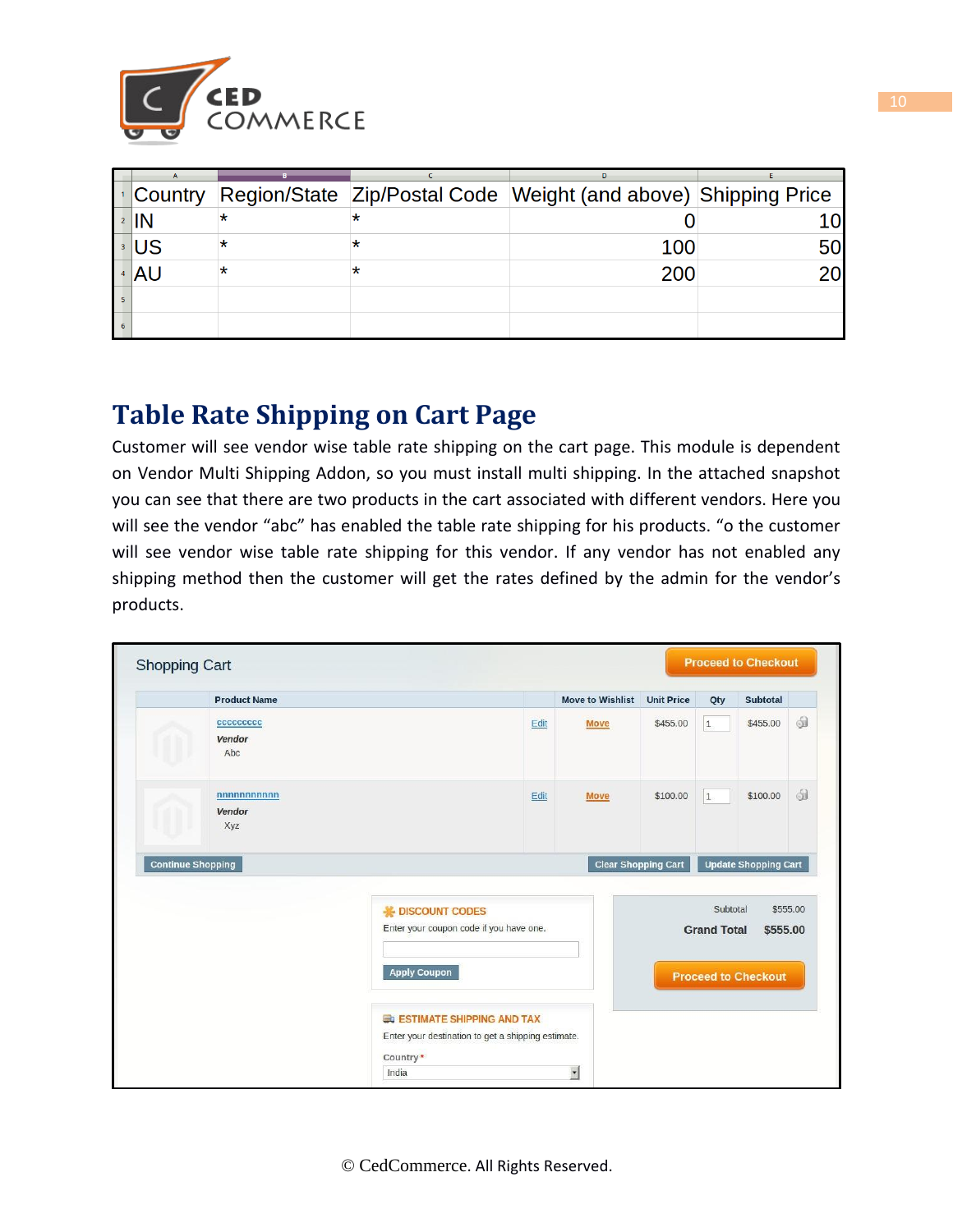

| <b>State/Province</b><br>Federated States Of Micronesia |
|---------------------------------------------------------|
| <b>Zip/Postal Code</b><br>226012                        |
| <b>Get a Quote</b>                                      |
| <b>Main Website</b>                                     |
| ◎ Free \$0.00                                           |
| Table Rate \$10.00<br>$\circ$                           |
| Abc                                                     |
| Tablerate \$10.00                                       |
| <b>Update Total</b>                                     |
|                                                         |

## **Table Rate Shipping on Checkout Onepage**

After enabling the Multi Shipping Addon and Table Rate Shipping Addon the customer will get vendor wise shipping rate on the checkout page which will be similar to the ones shown below. Here the customer will have to select one shipping method from every group.

| <b>3</b> Shipping Method              |                 |
|---------------------------------------|-----------------|
|                                       |                 |
| <b>Main Website</b>                   |                 |
| <b>Free \$0.00</b><br>$\circ$         |                 |
| <b>Table Rate \$110.00</b><br>$\circ$ |                 |
| Abc                                   |                 |
| Tablerate \$10.00<br>$\circ$          |                 |
|                                       |                 |
| ↑ Back                                | <b>Continue</b> |
|                                       |                 |